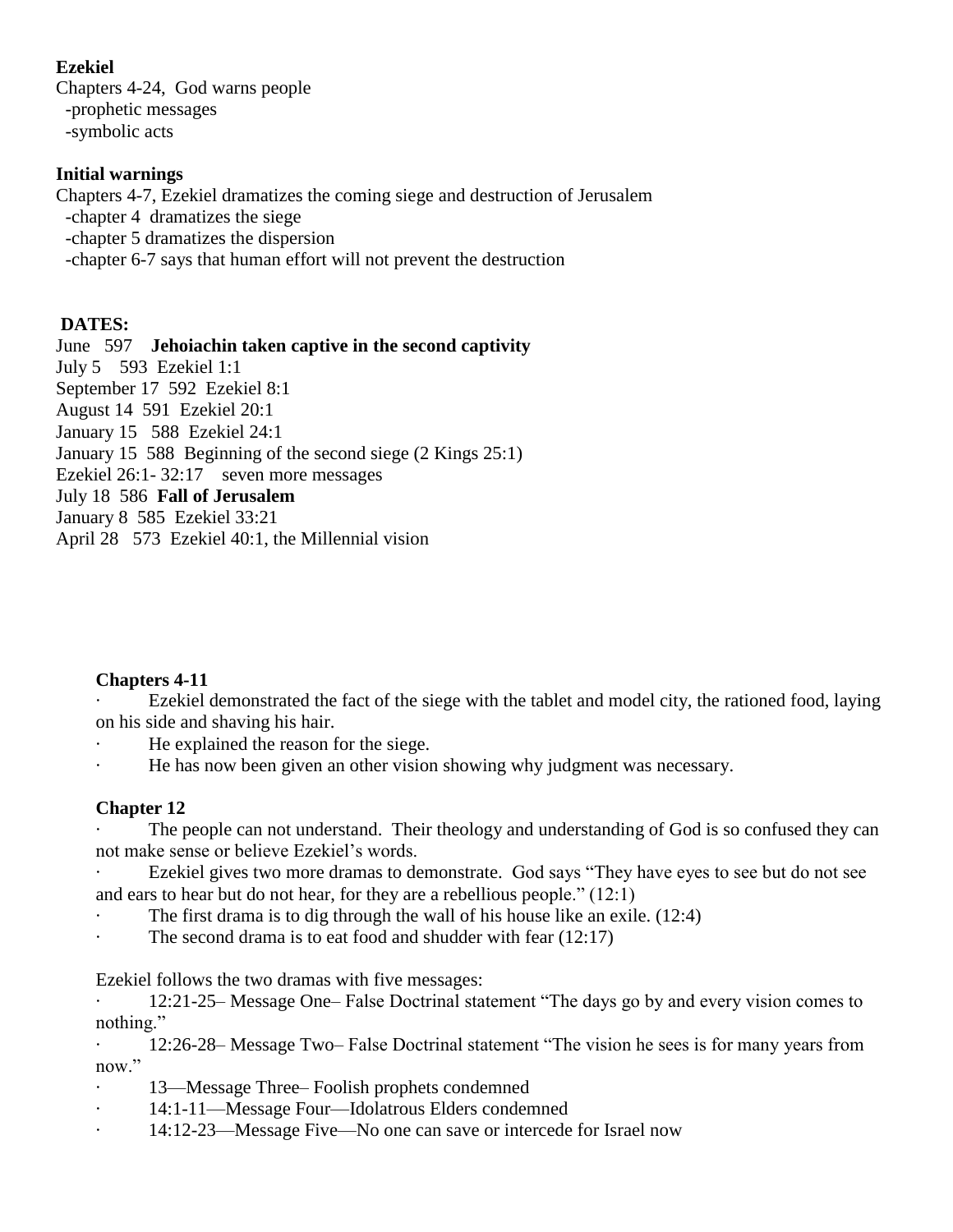#### **Ezekiel 15-17**

- Three proverbs
- The useless vine
- The adulterous wife
- The great eagle

#### **A new series of messages that follow the second vision**

12:1 A new series of messages.

No date is given so this is not a new vision, but are the messages that accompany Ezekiel sharing the meaning of his vision.

Chapters 12– 19 are messages coming from the vision of chapters 8-11

12:2 The captive Israelites who Ezekiel spoke to were the remnant but still a rebellious remnant. They did not understand Ezekiel's teachings. They believed in a quick return and the preservation of Jerusalem. Chapters 12-19 indicate these were the false prophecies, misunderstandings or false hopes that they held to:

a) They did not think judgment would come in their lives (chapter 12)

b) Ezekiel had prophets competing with him. These prophets gave the people false hope and false promises. (chapter 13)

c) The leaders where the ones to be judged no the people (chapter 14)

d) A truly righteous man or leader would emerge and pray for and lead the people.

(chapter 14)

e) Israel was the chosen people (chapter 15,16)

f) Ezekiel was thought to be saying that God judged descendents for their fore- father's sin. This would be an unfair judgment and so an untrue prophecy. (chapter 17)

g) If the forefather's had sinned then judgment was coming and nothing could stop it since the sin was already committed (chapter 18)

h) Judah's current king Zedekiah could be trusted and would succeed in driving Babylon out of Israel. (chapter 19)

Ezekiel would respond to each of these false prophecies, misunderstandings or false hopes.

#### **Ezekiel Follows Each Vision with Prophecy and Instruction**

Ezekiel had a vision in chapters 1-3 and chapters 8-11.

These visions were then followed by prophecy and instruction to make the purpose of the vision personally understandable and applicable for the people.

The vision of chapters 1-3 was followed by instructions in chapters 4-7 The vision of chapters 8-11 was followed by instructions in chapters 12-19

Focus of the vision (8-11) and instruction (12-19) is the coming judgment due to corrupt leadership.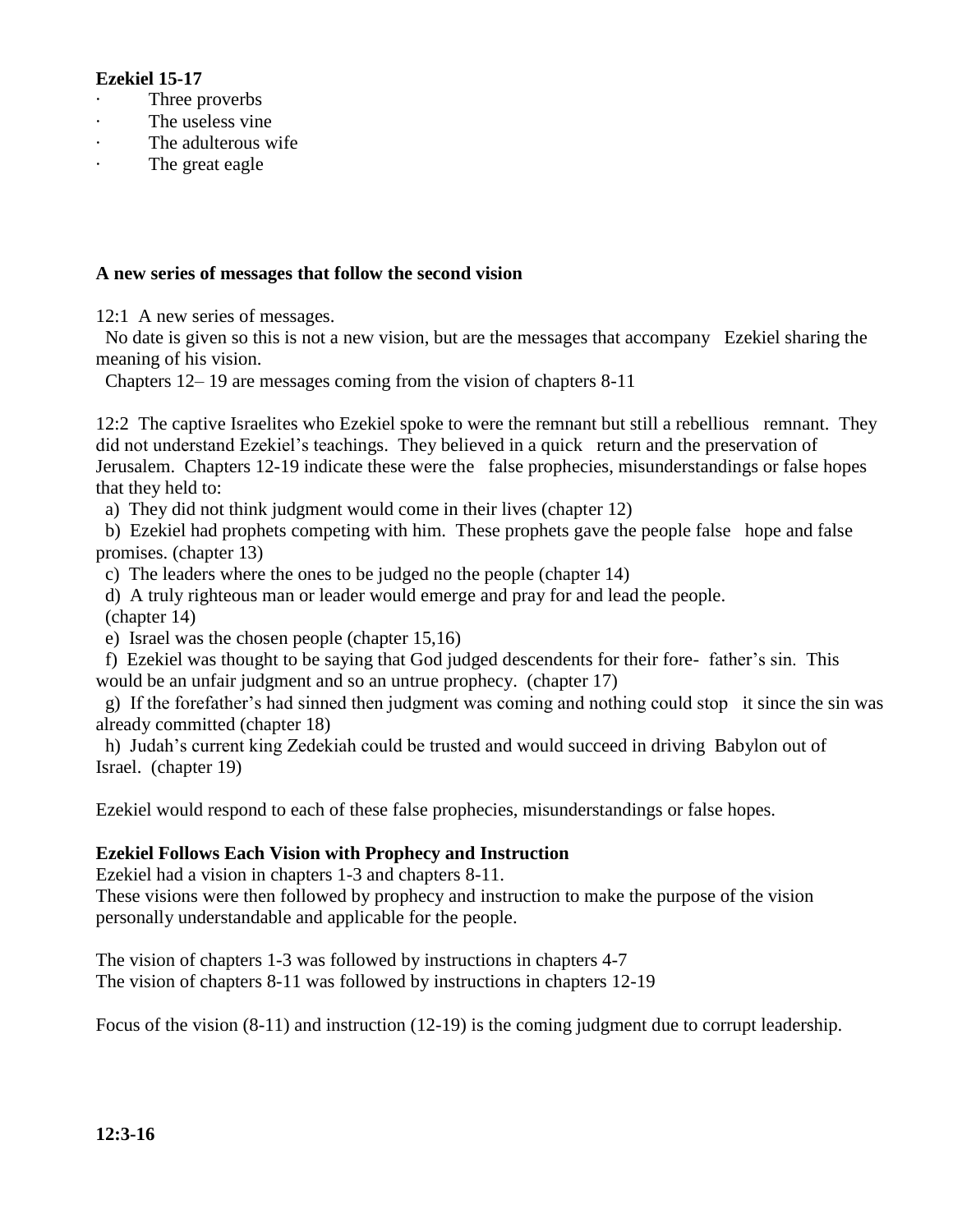· Ezekiel's acting, models and demonstration had drawn attention but most people still did not understand.

- So here he does another drama by acting out the deportation.
- Everyone who saw it had themselves been deported and would have recognized the act.
- The point—More exiles are coming.

# **12:5**

The Hebrew word translated "wall" means a "house wall" and not a "city wall."

# **12:9**

- "What are you doing"
- Answer: It is an oracle of God and concerns Zedekiah and his people in Jerusalem.

· "I am a sign to you." means these actions were a sign that when fulfilled the people would know that Ezekiel was telling them God's word and plan.

# **12:12**

· The true king of Judah was King Jehoiachin (a captive in Babylon), his uncle Zedekiah was merely a prince acting as king.

## **12:12-13**

- Ezekiel prophecies Zedekiah's capture
- The actual event is recorded in 2 Kings 25:4-6; Jeremiah 39:4,5; Jeremiah 52:7-8

# **12:15**

- The purpose of the Exile to Babylon
- 1) You will know the Lord when his word is seen

2) The nations will know that the Lord was not too weak to protect his people but his people were too wicked for him not to judge them. The nations would naturally think Israel's God and religion were weak. Israel was to go into the nations to testify that they were wicked and that their God was holy and true.

## **Demonstrating Fear**

## **12:17-20**

Because of the violence of all who live there in this generation.

# Clarification of the Time of Judgment

## **12:21-28**

- · Apathy had hardened their understanding
- · "Secular Humanism" had calloused their spiritual sensitivity
- Their conclusion of Ezekiel's obvious message was to place it in the category with Isaiah, Micah and etc. The category of unfulfilled prophecies.
	- · 2 Peter 3:1-10 1 Thes. 5:1-11

# **12:27**

· "The distant future"

## **Ezekiel 13:1-23**

### **Judgment of Prophets**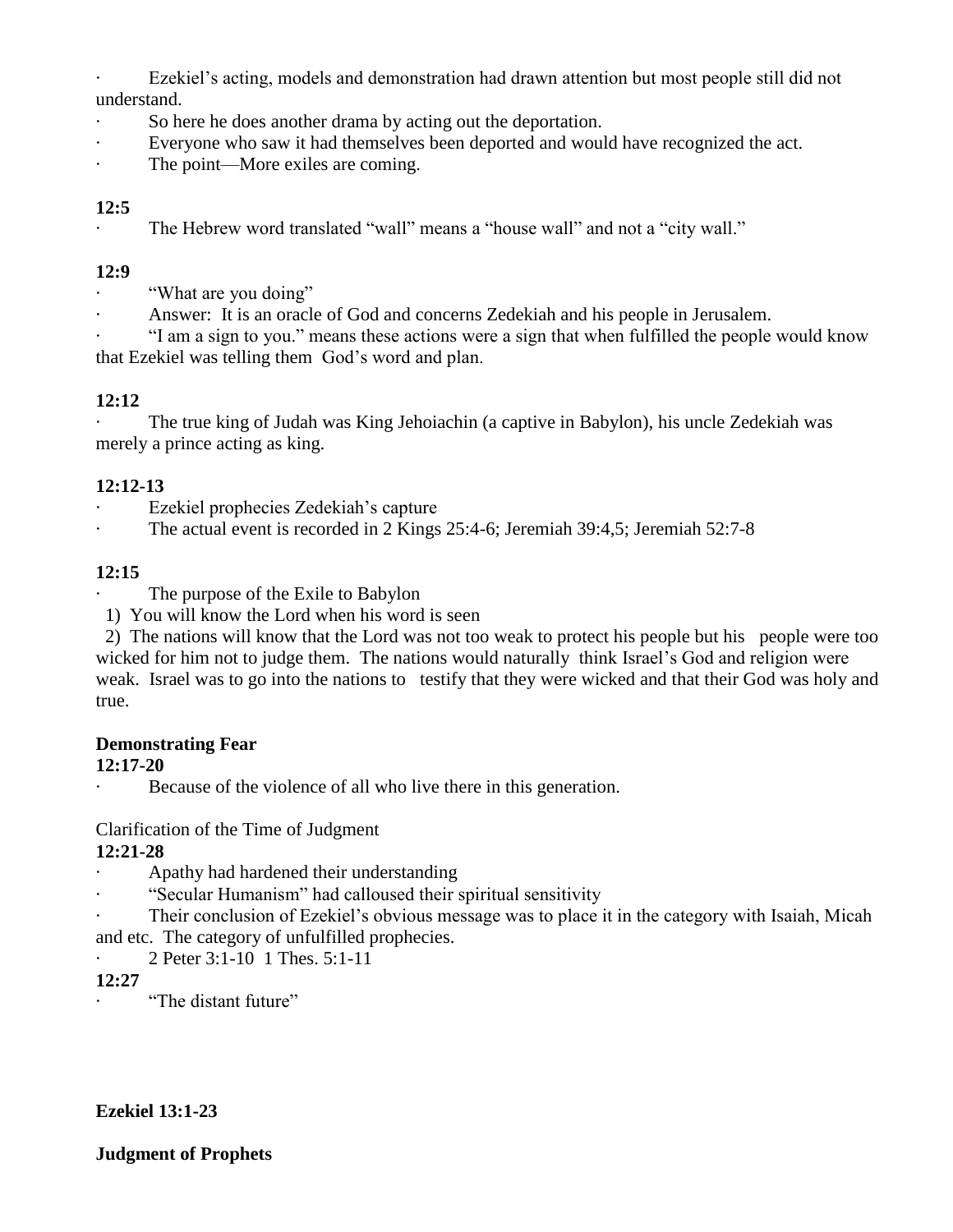Israel's hope of a soon return and distant judgment came from "foolish" prophets.

13:3,4—Foolish prophets told to "Hear the word of the Lord" and not "Follow their own spirit."

"Foolish" is Hebrew "nabal" and means more than "stupid". It includes spiritual and moral insensitivity contrary to the nature of a wise man. A fool is blasphemous in Psalms 74:18 A fool is arrogant in 1 Samuel 25:25 A fool is atheistic in Psalm 14:1 Here a fool relies on their own heart, and not on God's revelation (13:3) See Jeremiah 23:16-17

The foolish prophet mistakes his own heart for the word of God. They had visions but they were psychological not from the Spirit of God

13:4– Jackals among ruins

Prophets are the jackals. Ruins are the people/society.

Jackals hunt through ruins to find a den for themselves.

The prophets are among the people/society only to secure a den for themselves.

The prophets failed to help or prepare the people/society for the future.

The prophets abused their gifts and office which dulled the people's ears

to hear Ezekiel's and other's true message.

13:5 "breaks in the wall" were the violation of the law of Moses.

They should have identified the breaks in the law and then corrected and repaired them. Psalms 106:23 Ezekiel 22:30

Isaiah 58:12-repairers of the breach

#### 13:8-16

The flimsy wall is a partition wall (interior, non-supporting) used in place of an exterior supporting wall.

The flimsy wall might have been an alliance with Egypt or a prophecy of peace and prosperity that led people to build houses and settle in for a time of false security.

The whitewash (or, plaster) was used to cover up structure.

The whitewash, like sheetrock, covers up the studs, headers, beams, etc. if they are there. Their wall was flimsy. Their wall was "false hope."

The white wash is the prophecies and teaching that encouraged people to trust it. Those who did the work are the foolish prophets.

#### **The False Prophetess**

**13:17-23**

- They prophesied out of their own imaginations and not by the Spirit or Word of God.
- They had created a system of fears and a series of false security to sell to the people.
- They wore pieces of cloth on their wrist and magic charms on these clothes that held power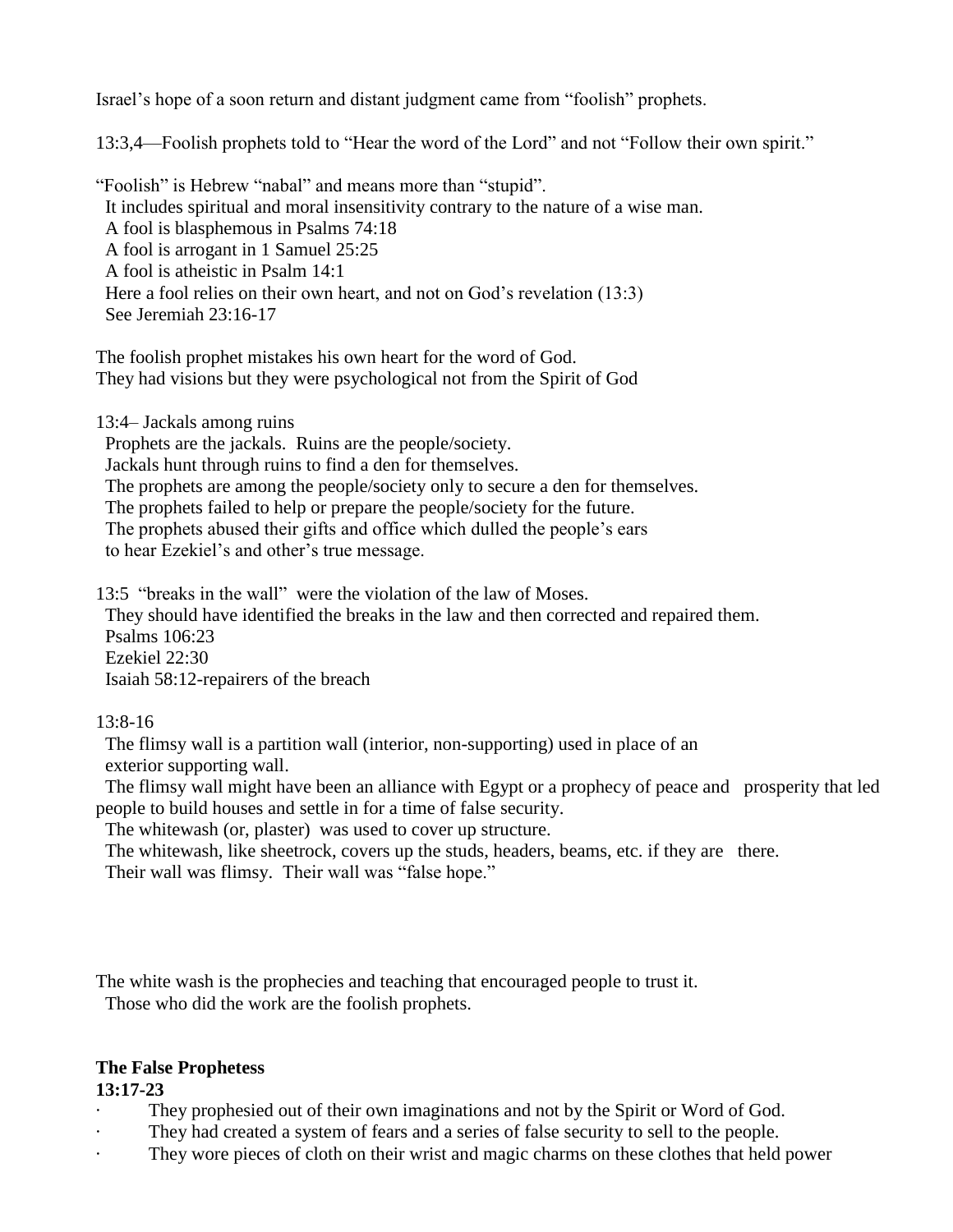They wore long veils that came down and mysteriously covered their bodies

The false fears and false hope they gave people led innocent, but gullible people to death.

Also, their incantations may have devoured people from the earth and allowed many wicked

people to prosper.

They destroyed people's lives for the sake of gaining food and natural provisions.

It is common in all levels of religion for the spiritual world to become nothing more than a means to prosper in the temporary physical world.

# **13:22**

An interesting verse

"you disheartened the righteous with your lies, when I had brought them no grief"

It appears they were telling people God was against them when God was not.

This false theology disheartened people who were actually righteous.

This same false theology failed to condemn the wicked who where living in sin, but where encouraged to continue in their way of life by these foolish women.

# **Ezekiel 14**

### **14:1**

The elders among the captives in Babylon were coming to see Ezekiel.

### **14:3**

God has a message for these elders.

God says they have "idols in their hears" and "put wicked stumbling blocks before their faces."

## **14:4**

God says that if an Israelite inquires of the Lord in this condition ("idols" and "blocks") then "the Lord will answer him myself in keeping with his great idolatry."

· This means God will not answer the Israelite's question but will tell him what he needs to hear. He will not tell him what he wants, but what he needs.

## **14:6**

God tells them, "Repent!"

## **14:7**

God will set his face against the man who comes to God for direction He will set his face against him

## **14:9**

The Lord will "entice" the prophet who wants to give a pleasing answer and not the truth to the man enquiring of the Lord.

· "Entice" is the Hebrew word "pathah". The root means "to open", "to be roomy", "to be simple", "to delude". It means "allure, deceive, flatter, persuade."

The New International Dictionary of OT says, "Scriptures speak of the Lord deceitfully inspiring false prophets" concerning this verse and 1 Kings 22:21-23

## **14:**12

Beginning of the 5th message.